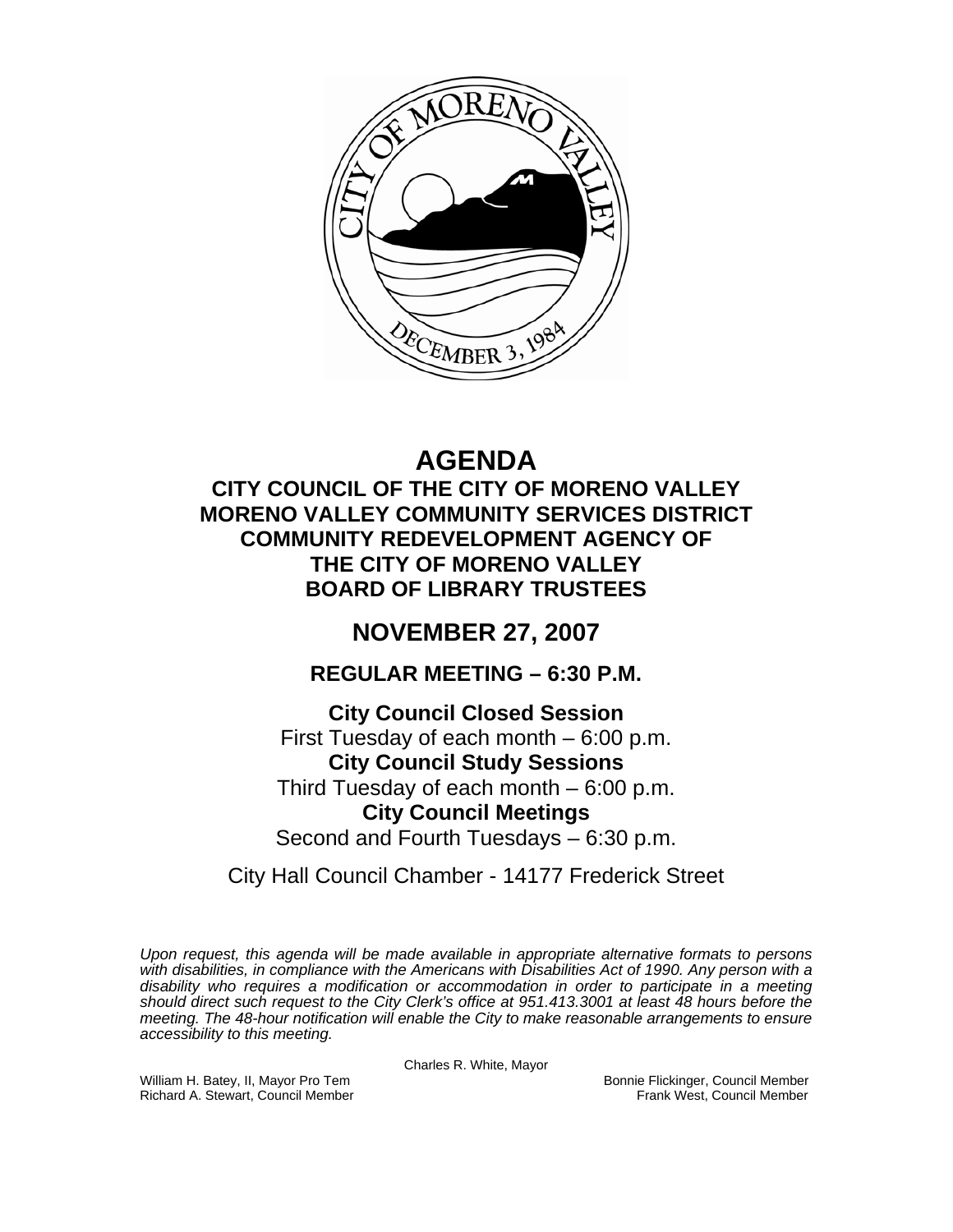#### **AGENDA JOINT MEETING OF THE CITY COUNCIL OF THE CITY OF MORENO VALLEY MORENO VALLEY COMMUNITY SERVICES DISTRICT COMMUNITY REDEVELOPMENT AGENCY OF THE CITY OF MORENO VALLEY, AND THE BOARD OF LIBRARY TRUSTEES**

#### **REGULAR MEETING - 6:30 P.M. NOVEMBER 27, 2007**

**CALL TO ORDER** (Joint Meeting of the City Council, Community Services District, Community Redevelopment Agency, and the Board of Library Trustees actions taken at the Joint Meeting are those of the Agency indicated on each Agenda item)

## **PLEDGE OF ALLEGIANCE**

**INVOCATION** – Pastor Charles Gibson, Breakthrough Church of God in Christ

## **ROLL CALL**

#### **INTRODUCTIONS**

PUBLIC COMMENTS **ON MATTERS ON THE AGENDA** WILL BE TAKEN UP AS THE ITEM IS CALLED FOR BUSINESS, BETWEEN STAFF'S REPORT AND CITY COUNCIL DELIBERATION (SPEAKER SLIPS MAY BE TURNED IN UNTIL THE ITEM IS CALLED FOR BUSINESS.)

PUBLIC COMMENTS **ON MATTERS NOT ON THE AGENDA** UNDER THE JURISDICTION OF THE CITY COUNCIL WILL BE HEARD PRIOR TO CITY COUNCIL REPORTS AND CLOSING COMMENTS. IN THE EVENT THAT THE AGENDA ITEM FOR SUCH PUBLIC COMMENTS HAS NOT BEEN CALLED BY 9:00 P.M., IT SHALL BE CALLED AS THE NEXT ITEM OF BUSINESS FOLLOWING THE CONCLUSION OF ANY ITEM BEING HEARD AT 9:00 P.M. Those wishing to speak should submit a BLUE speaker slip to the Bailiff. There is a three-minute limit per person. All remarks and questions shall be addressed to the presiding officer or to the City Council and not to any individual Council member, staff member or other person.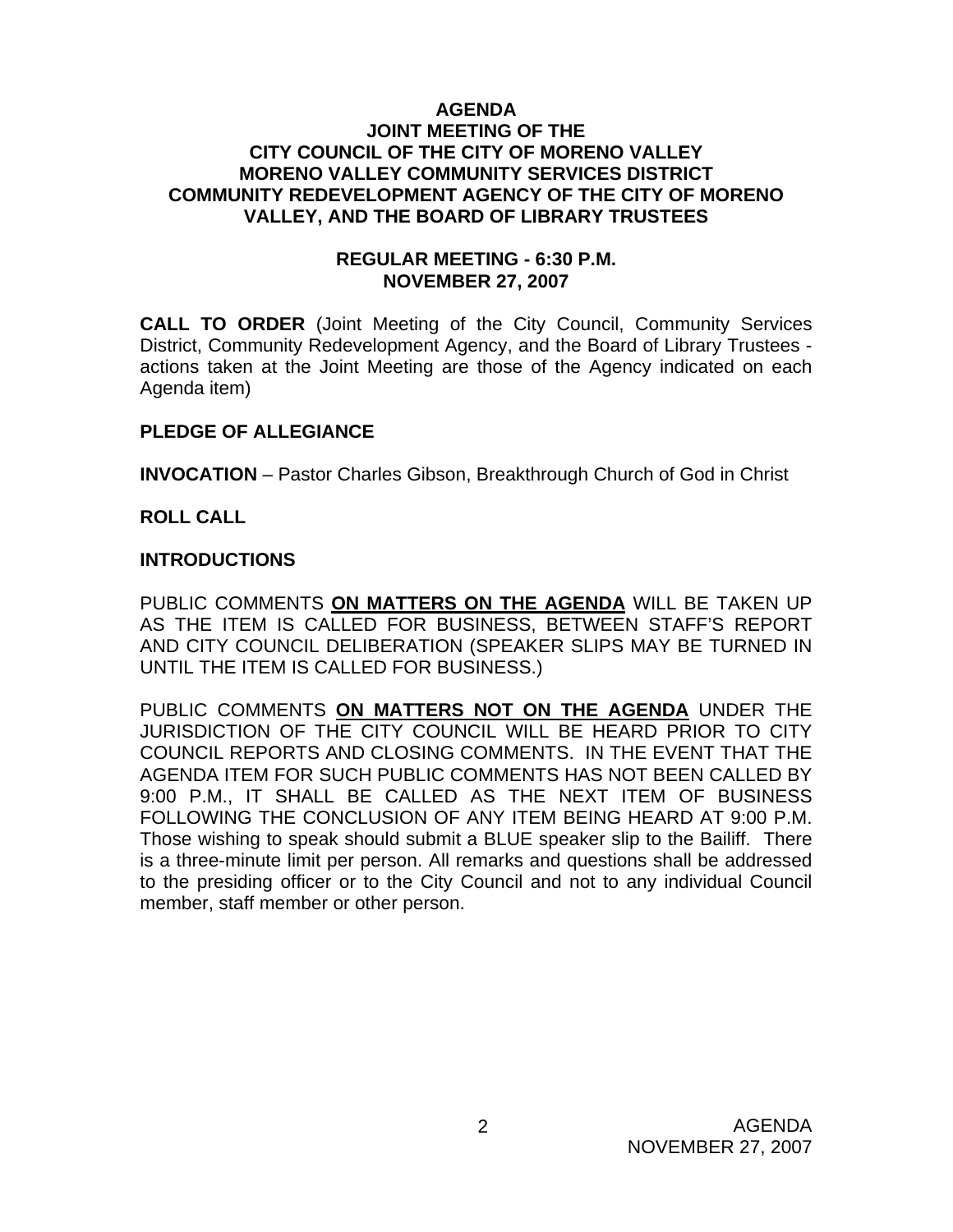# **JOINT CONSENT CALENDARS (SECTIONS A-D)**

All items listed under the Consent Calendars, Sections A, B, C, and D are considered to be routine and non-controversial, and may be enacted by one motion unless a member of the Council, Community Services District, Redevelopment Agency or the Board of Library Trustees requests that an item be removed for separate action. The motion to Adopt the Consent Calendars is deemed to be a separate motion by each Agency and shall be so recorded by the City Clerk. Items withdrawn for report or discussion will be heard after public hearing items.

# **A. CONSENT CALENDAR** - **CITY COUNCIL**

A1. ORDINANCES - READING BY TITLE ONLY

**Recommendation**: Waive reading of all Ordinances.

A2. MINUTES - REGULAR MEETING OF NOVEMBER 13, 2007 (Report of: City Clerk's Department)

**Recommendation:** Approve as submitted.

 A3. PA04-0058 – APARTMENT COMPLEX – AGREEMENT AND BONDS FOR PUBLIC IMPROVEMENTS, AROUND THE NORTHEAST CORNER OF PERRIS BOULEVARD AND EUCALYPTUS AVENUE, DEVELOPER: PERRIS ISLE LIMITED PARTNERSHIP, A CALIFORNIA LIMITED PARTNERSHIP, MERCED, CA (Report of: Public Works Department)

# **Recommendation:**

- 1. Accept the Agreement and Bonds for Public Improvements;
- 2. Authorize the Mayor to execute the Agreement;
- 3. Direct the City Clerk to forward the signed Agreement to the County Recorder's Office for recordation; and
- 4. Authorize the City Engineer to execute any future time extension amendments to the agreement, subject to City Attorney approval, if the required public improvements are not completed within said timeframe.
- A4. WARRANT REPORT SEPTEMBER 30, 2007 (Report of: Finance Department)

# **Recommendation:**

1. Adopt Resolution No. 2007-131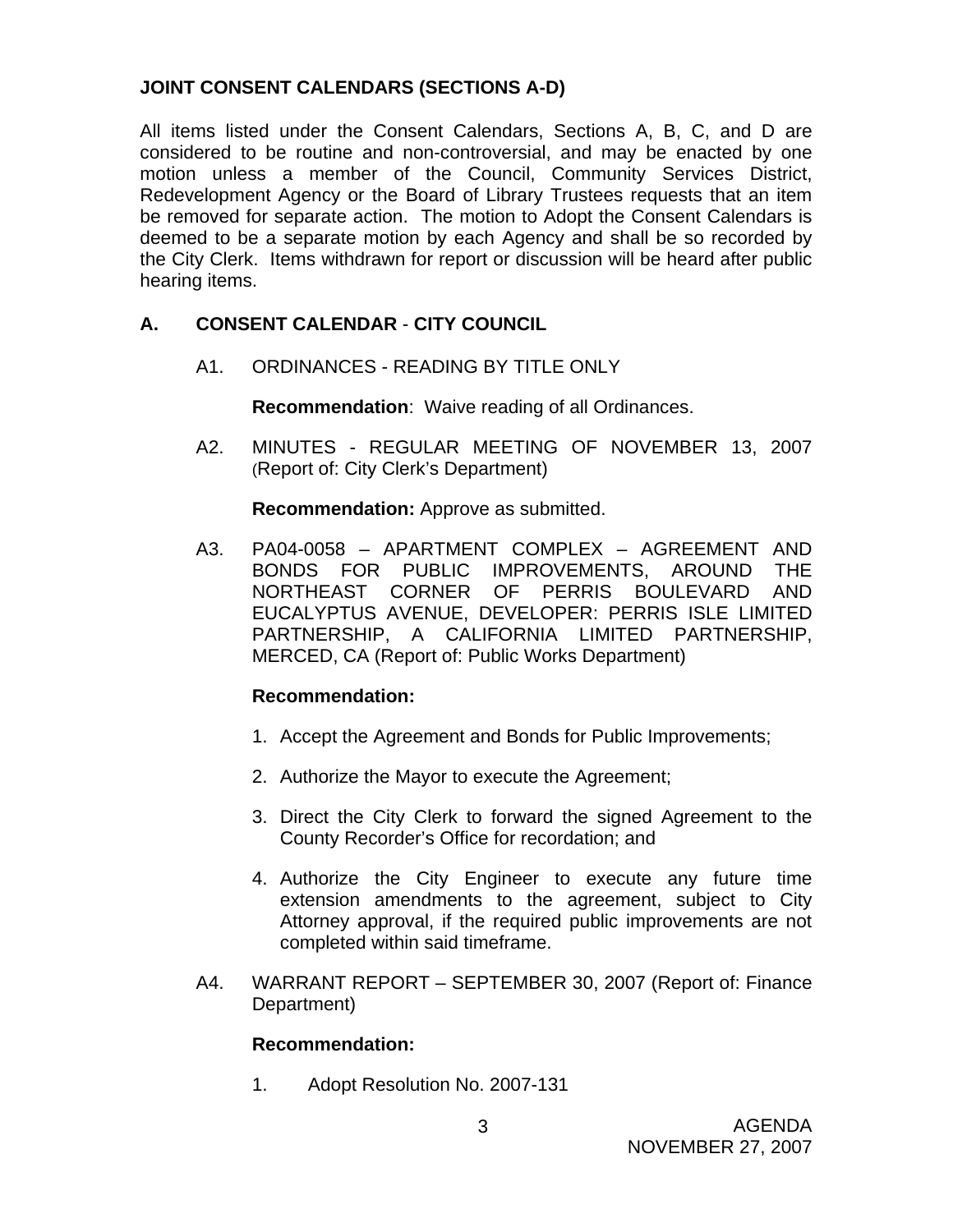A Resolution of the City Council of the City of Moreno Valley, California, Approving the Warrant Report Dated September 30, 2007

A5. TRACT 32710 – SINGLE FAMILY RESIDENTIAL – ACCEPT FINAL MAP, AGREEMENT, AND BONDS FOR PUBLIC IMPROVEMENTS, OCALA COURT, NORTH OF IRONWOOD AVENUE AND EAST OF HEACOCK STREET, DEVELOPER: ISAAC GENAH AND GLORIA M. GENAH, TRUSTORS AND TRUSTEES OF THE CSA REVOCABLE TRUST DATED SEPTEMBER 10, 1993, LA HABRA HEIGHTS, CA, AND HANSON A. H. HO, TRUSTEE OF THE HO 2001 FAMILY TRUST, SAN DIMAS, CA 91773 (Report of: Public Works Department)

#### **Recommendation:**

- 1. Approve Tract 32710, authorize the City Clerk to sign the map and transmit said map to the County Recorder's Office for recordation;
- 2. Accept the Agreement and Bonds for Public Improvements;
- 3. Authorize the Mayor to execute the Agreement;
- 4. Direct the City Clerk to forward the signed Agreement to the County Recorder's Office for recordation; and
- 5. Authorize the City Engineer to execute any future time extension amendments to the agreement, subject to City Attorney approval, if the required public improvements are not completed within said timeframe.
- A6. BID AWARD TO MULTIPLE VENDORS FLEET VEHICLES (BID NO. 07/08-03) (Report of: Finance Department)

- 1. Award the bid for the purchase of seventeen vehicles and instruct the Finance Director to issue a purchase order to Fritt's Ford in the amount of \$278,170.58; and
- 2. Award the bid for the purchase of three vehicles and instruct the Finance Director to issue a purchase order to Fairview Ford in the amount of \$48,436.41.
- AGENDA NOVEMBER 27, 2007 4 A7. SECOND AMENDMENT TO AGREEMENT FOR PROFESSIONAL CONSULTANT DESIGN SERVICES FOR DAY STREET ROADWAY IMPROVEMENTS FROM ALESSANDRO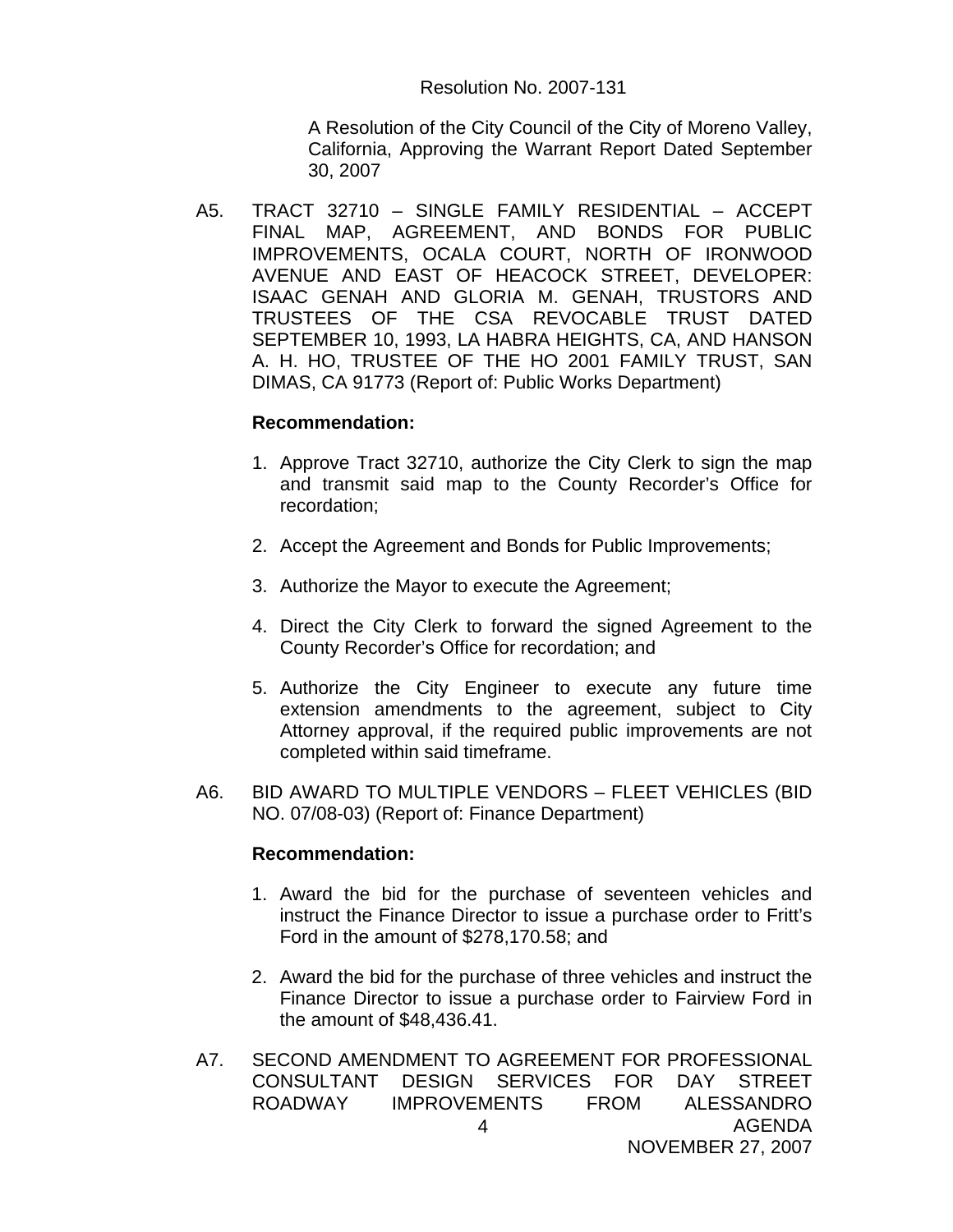BOULEVARD TO COTTONWOOD AVENUE – PROJECT NO. 02- 89266920 (Report of: Public Works Department)

#### **Recommendation:**

- 1. Approve the "Second Amendment to Agreement for Professional Consultant Services" with AEI-CASC Engineering, 937 South Via Lata, Suite 500, Colton, California 92324 to provide additional engineering services for street improvements;
- 2. Authorize the City Manager to execute said "Second Amendment to Agreement for Professional Consultant Services" with AEI-CASC Engineering; and
- 3. Authorize an increase in the Purchase Order to AEI-CASC Engineering, in the amount of \$14,316 from Account No. 892.66920, when the "Second Amendment to Agreement for Professional Consultant Services" has been signed by all parties.
- A8. 2007 LEGISLATIVE UPDATE (Report of: Assistant to the City Manager)

 **Recommendation:** That the City Council receive and file the informational report.

A9. FISCAL YEAR 2007/2008 BUDGET APPROPRIATION ADJUSTMENT FOR ADDITIONAL PROFESSIONAL CONSULTANT SERVICES FOR THE PUBLIC WORKS DEPARTMENT, LAND DEVELOPMENT DIVISION, AND AUTHORIZATION TO INCREASE THE FISCAL YEAR 2007/2008 PURCHASE ORDERS FOR "ON-CALL" INSPECTION SERVICES WITH CALTROP AND VALI COOPER (Report of: Public Works Department)

- 1. Approve an additional appropriation to the Public Works, Land Development Division's "Other Professional Services" Fund (Account Number 00011.52710.6255) in the amount of \$635,000;
- 2. Authorize the City Manager to execute the \$317,500 Change Orders to the existing Fiscal Year 2007/2008 Purchase Orders with Caltrop and Vali Cooper for "On-Call" inspection services;
- 3. Authorize the Finance Department to increase the Fiscal Year 2007/2008 revenue account 00011.0110.4256 in the amount of \$635,000; and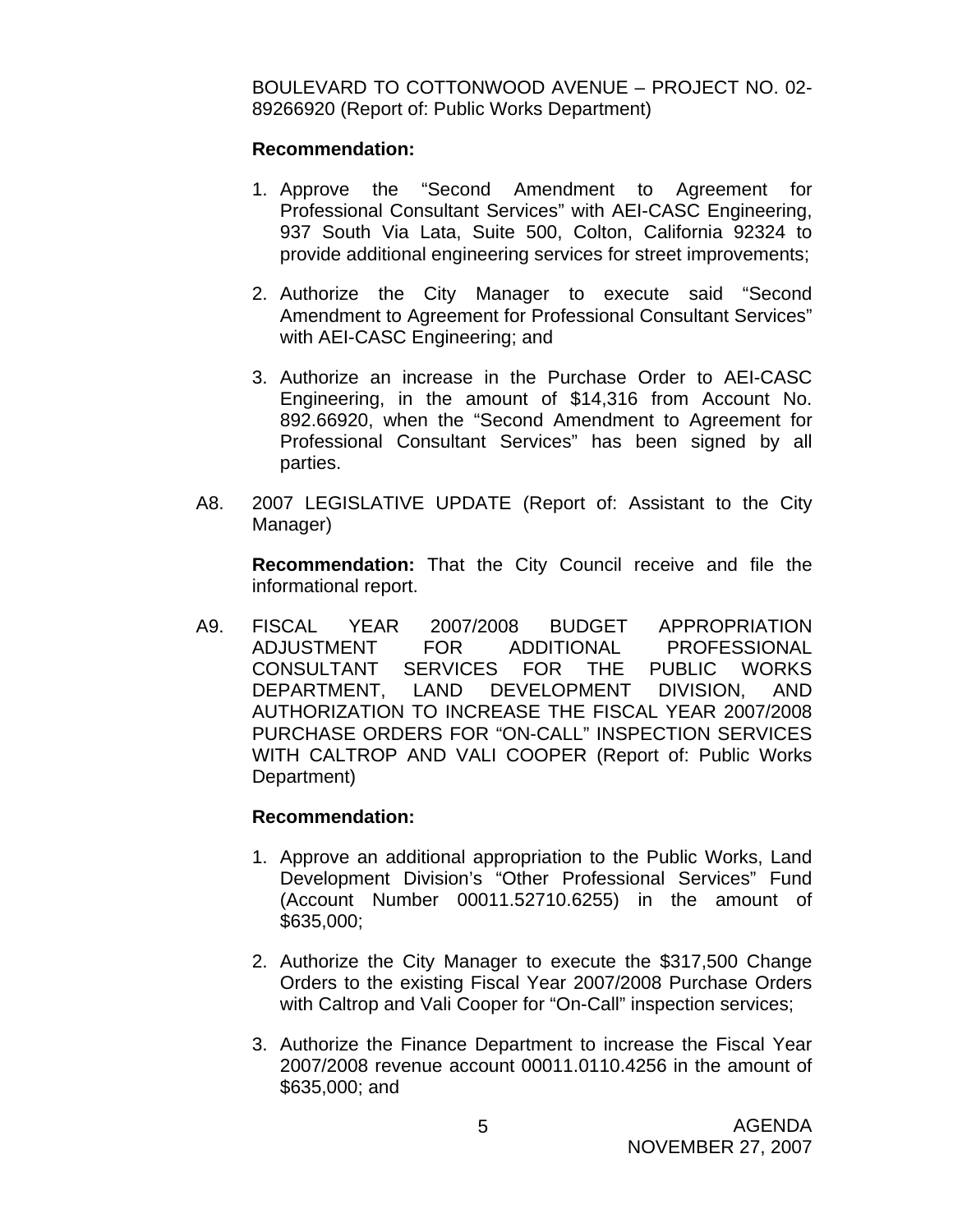- 4. Authorize the Public Works Director to adjust the amounts of the Purchase Orders if needed, between Caltrop and Vali Cooper, not to exceed the \$635,000 appropriation.
- A10. AUTHORIZATION TO AWARD AGREEMENT FOR PROFESSIONAL CONSULTANT DESIGN SERVICES FOR TRAFFIC SIGNAL AND STREET IMPROVEMENTS AT THREE (3) INTERSECTIONS: LASSELLE STREET AND BAY AVENUE PROJECT NO. 08-41779426, LASSELLE STREET AND COTTONWOOD AVENUE PROJECT NO. 08-41779126, AND KITCHING STREET AND EUCALYPTUS AVENUE PROJECT NO. 08-41779326 (Report of: Public Works Department)

- 1. Approve the Agreement for Professional Consultant Design Services with Willdan, 13191 Crossroads Parkway North, Suite 405, Industry, CA 91746 to provide design services for traffic signal and street improvements;
- 2. Authorize the City Manager to execute said Agreement for Professional Consultant Design Services with Willdan;
- 3. Authorize the appropriation of \$149,500 from the unencumbered Development Impact Fees-Arterial Streets (Fund 201) fund balance to provide funding for the City administrative and consultant costs for the design of needed street improvements (non-traffic signal). The funds will be allotted to the three (3) new projects (Fund 416) which are explained in more detail in the Fiscal Impact section of the report;
- 4. Authorize the issuance of Purchase Orders to Willdan for a total amount of \$279,970 (\$254,518 for the agreement plus the 10% contingency amount of \$25,452) for the design of needed street and traffic signal improvements for these intersections. Refer to Fiscal Impact section of the report for more explanations on these Purchase Orders; and
- 5. Authorize the City Engineer to execute any subsequent related minor amendments to the Agreement for Professional Consultant Services with Willdan, up to but not exceeding the Purchase Order contingency authorization for each project, subject to approval of the City Attorney.
- A11. AUTHORZE SUBMISSION OF GRANT APPLICATIONS FOR THE FISCAL YEAR 2008/2009 BICYCLE TRANSPORTATION ACCOUNT PROGRAM AND ADOPT RESOLUTION NO. 2007-132 COMMITTING TO PROVIDE A MINIMUM OF 10 PERCENT OF THE TOTAL PROJECT COST FROM LOCAL FUNDS (Report of: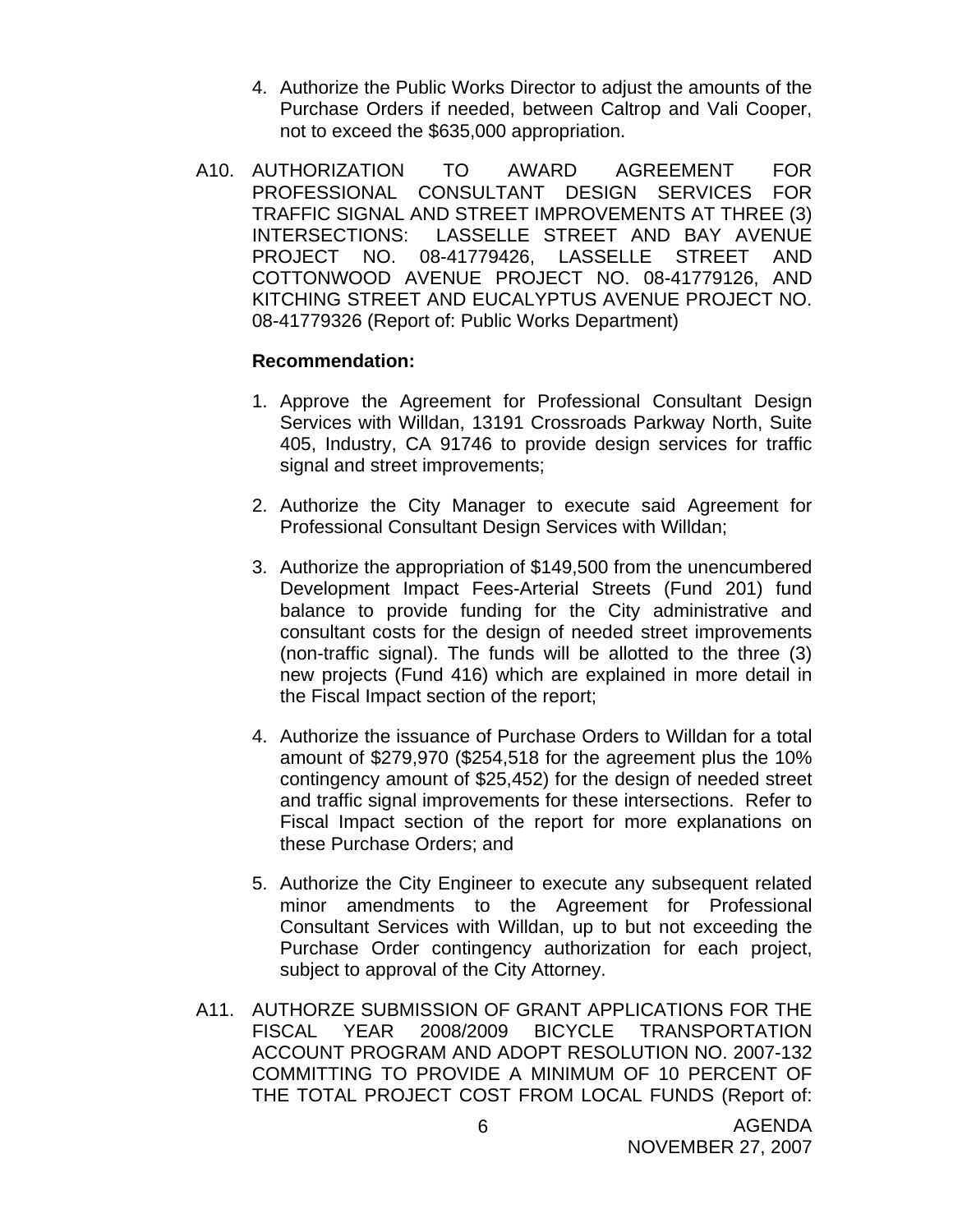Public Works Department)

#### **Recommendation:**

- 1. Authorize the Public Works Director/City Engineer to submit grant applications to the California Department of Transportation for the Fiscal Year (FY) 2008/2009 Bicycle Transportation Account (BTA) Program; and
- 2. Adopt the proposed resolution committing to provide a minimum of 10 percent of the total project cost from local funds.

#### Resolution No. 2007-132

 A Resolution of the City Council of the City of Moreno Valley, California, Committing to Provide a Minimum of 10 Percent of the BTA Project Costs from Local Funds.

A12. TRACT MAP 30316 - REDUCE FAITHFUL PERFORMANCE BOND AND ADOPT THE RESOLUTION AUTHORIZING ACCEPTANCE OF THE PUBLIC IMPROVEMENTS AS COMPLETE AND ACCEPTING AVENIDA DE PORTUGAL, VIA JARDIN, VIA RIO, CALLE BELDING, AVENUE ANILLO, CALLE LUNA, BARONA COURT, VIA LIDO, AVENIDA FIESTA, CALLE VEJAR, VIA MARAVILLA, VISTA ALLEGRE, VIA LAVANDA, AND THE PORTIONS OF CAMINO FLORES, CASA ENCANTADOR ROAD, AND NASON STREET ASSOCIATED WITH THE PROJECT INTO THE CITY'S MAINTAINED STREET SYSTEM DEVELOPER - K. HOVNANIAN FORECAST HOMES, INC., ONTARIO, CA 91761, (CONTINUED FROM 10/23/07 ON A 5-0 VOTE) (Report of: Public Works Department)

#### **Recommendation:**

1. Adopt Resolution No. 2007-118 authorizing the acceptance of the Public Improvements for Tract Map 30316 as complete and accepting Avenida de Portugal, Via Jardin, Via Rio, Calle Belding, Avenue Anillo, Calle Luna, Barona Court, Via Lido, Avenida Fiesta, Calle Vejar, Via Maravilla, Vista Allegre, Via Lavanda, and the portions of Camino Flores, Casa Encantador Road, and Nason Street associated with the project into the City's maintained street system; and

#### Resolution No. 2007-118

A Resolution of the City Council of the City of Moreno Valley, California, Authorizing the Acceptance of the Public Improvements as Complete within Tract Map 30316, and Accepting Avenida De Portugal, Via Jardin, Via Rio, Calle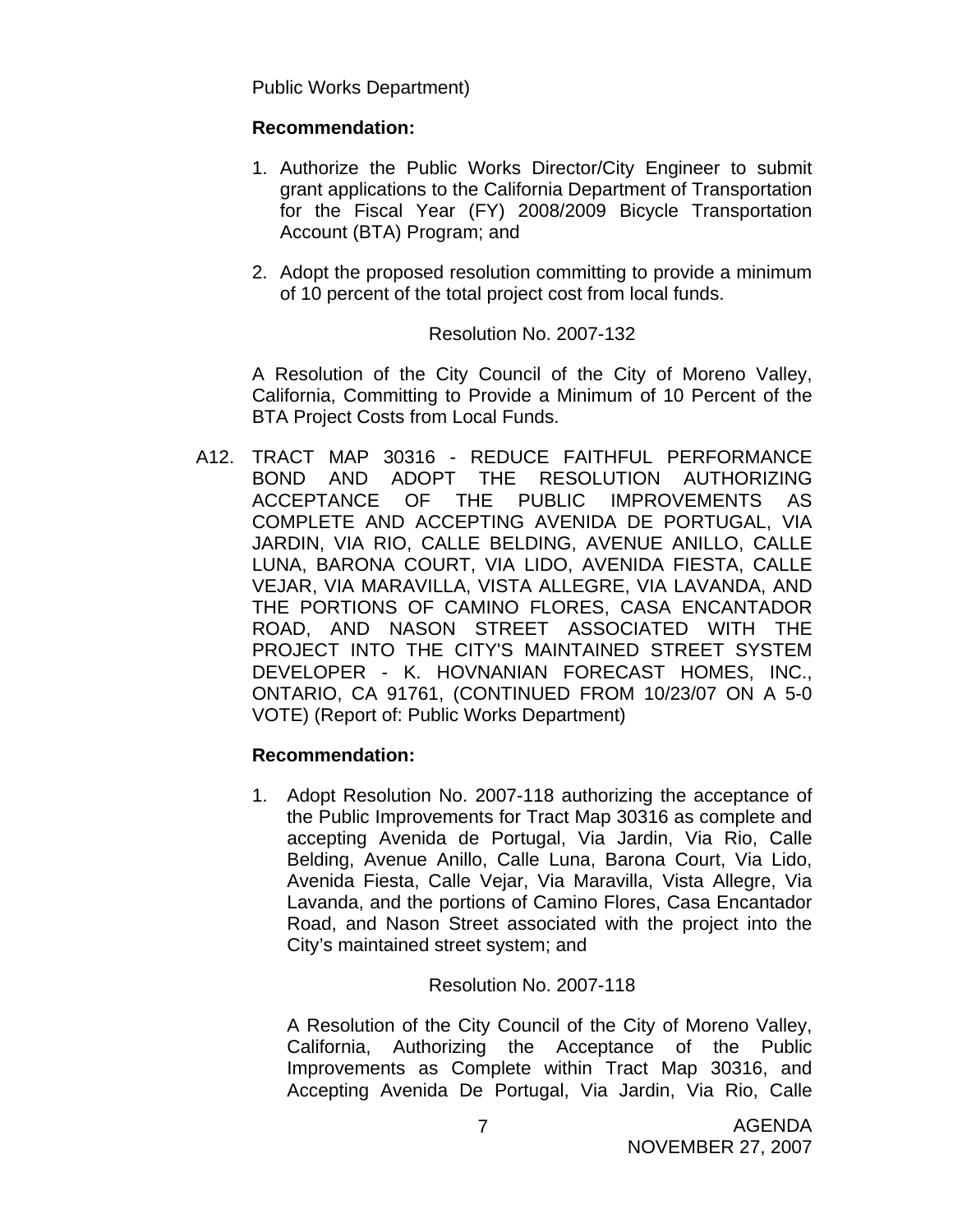Belding, Avenue Anillo, Calle Luna, Barona Court, Via Lido, Avenida Fiesta, Calle Vejar, Via Maravilla, Vista Allegre, Via Lavanda, and the Portions of Camino Flores, Casa Encantador Road, and Nason Street Associated with the Project into the City's Maintained Street System

- 2. Authorize the City Engineer to execute the 90% reduction to the Faithful Performance Bond, exonerate the Material and Labor Bond in 90 days if there are no stop notices or liens on file with the City Clerk, and exonerate the final 10% of the Faithful Performance Bond in one year when all clearances are received.
- A13. APPROVE PROJECT RECOMMENDATIONS FOR CYCLE 7 OF THE SAFE ROUTES TO SCHOOL PROGRAM AND ADOPT RESOLUTION NO. 2007-133 SUPPORTING THE CITY OF MORENO VALLEY'S CONTINUED COMMITMENT TO DEVELOP AND PROMOTE A COMPREHENSIVE SAFE ROUTES TO SCHOOL PROGRAM (Report of: Public Works Department)

#### **Recommendation:**

- 1. Approve project recommendations for Cycle 7 Safe Routes to School Program; and
- 2. Adopt the proposed resolution supporting the City of Moreno Valley's continued commitment to develop and promote a comprehensive Safe Routes to School program.

Resolution No. 2007 -133

A Resolution of the City Council of the City of Moreno Valley, California, to Support the City's Continued Commitment to Develop and Promote a Comprehensive Safe Routes to School Program.

A14. APPROVAL OF QUARTERLY INVESTMENT REPORT – QUARTER ENDED SEPTEMBER 30, 2007 (Report of: Finance Department)

**Recommendation:** Approve and accept the quarterly investment report, in compliance with the Investment Policy.

 A15. AWARD OF CONTRACT TO IMPLEMENT A STORAGE AREA NETWORK AND REPLACE COMPUTER SERVERS WITH VIRTUAL SERVERS (Report of: Administrative Services Department)

**Recommendation:** Award the contract to Nth Generation Computing, Inc. to replace and consolidate computer servers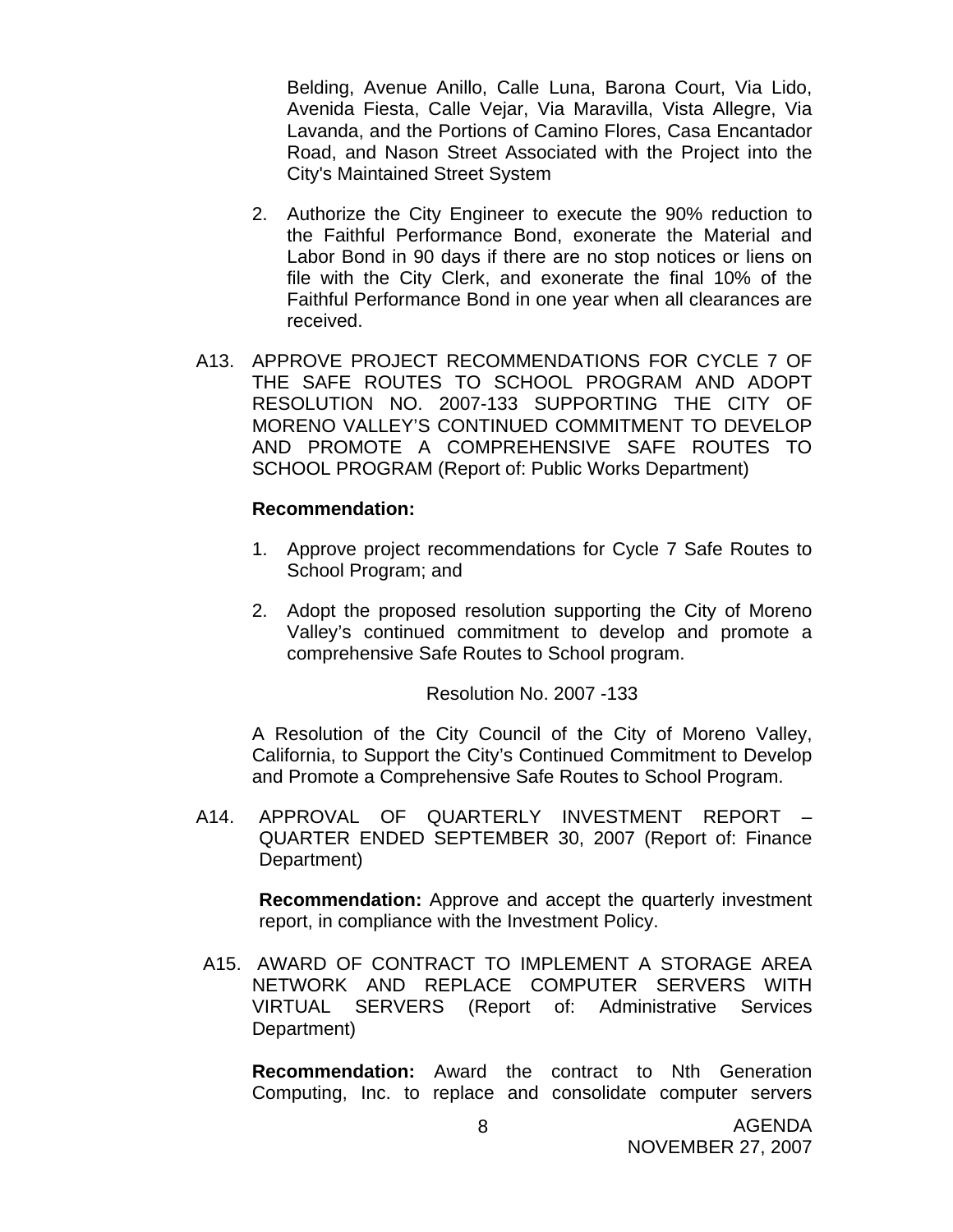through the use of a Storage Area Network and virtual servers, and instruct the Finance Director to issue a purchase order for an amount not-to-exceed \$205,503.97.

A16. CONSIDERATION OF THE 11<sup>TH</sup> AMENDMENT TO THE MARCH JOINT POWERS AUTHORITY AGREEMENT BETWEEN THE CITIES OF MORENO VALLEY, PERRIS AND RIVERSIDE AND THE COUNTY OF RIVERSIDE (Report of: Deputy City Manager)

**Recommendation:** Approve the 11<sup>th</sup> Amendment to the March Joint Powers Authority (MJPA) Agreement and authorize the Mayor to execute the proposed document.

 A17. CITY COUNCIL REPORTS ON REIMBURSABLE ACTIVITIES (Report of: City Clerk's Department)

 **Recommendation:** Receive and file the Reports on Reimbursable Activities for the period of November 7 through November 20, 2007.

#### **B. CONSENT CALENDAR** - **COMMUNITY SERVICES DISTRICT**

B1. ORDINANCES - READING BY TITLE ONLY

**Recommendation**: Waive reading of all Ordinances.

B2. MINUTES - REGULAR MEETING OF NOVEMBER 13, 2007 (Report of: City Clerk's Department)

**Recommendation:** Approve as submitted.

# **C. CONSENT CALENDAR** - **COMMUNITY REDEVELOPMENT AGENCY**

C1. ORDINANCES - READING BY TITLE ONLY

**Recommendation**: Waive reading of all Ordinances.

C2. MINUTES - REGULAR MEETING OF NOVEMBER 13, 2007 (Report of: City Clerk's Department)

**Recommendation:** Approve as submitted.

C3. AUTHORIZATION OF AGREEMENT FOR PURCHASE AND THE CONVEYANCE OF TITLE TO ASSESSOR'S PARCEL NUMBER 486-084-006 ON PERRIS BOULEVARD IN THE SHEILA STREET NEIGHBORHOOD (Report of: Economic Development Department)

**Recommendation**: That the Board of Directors of the Community Redevelopment Agency (Agency):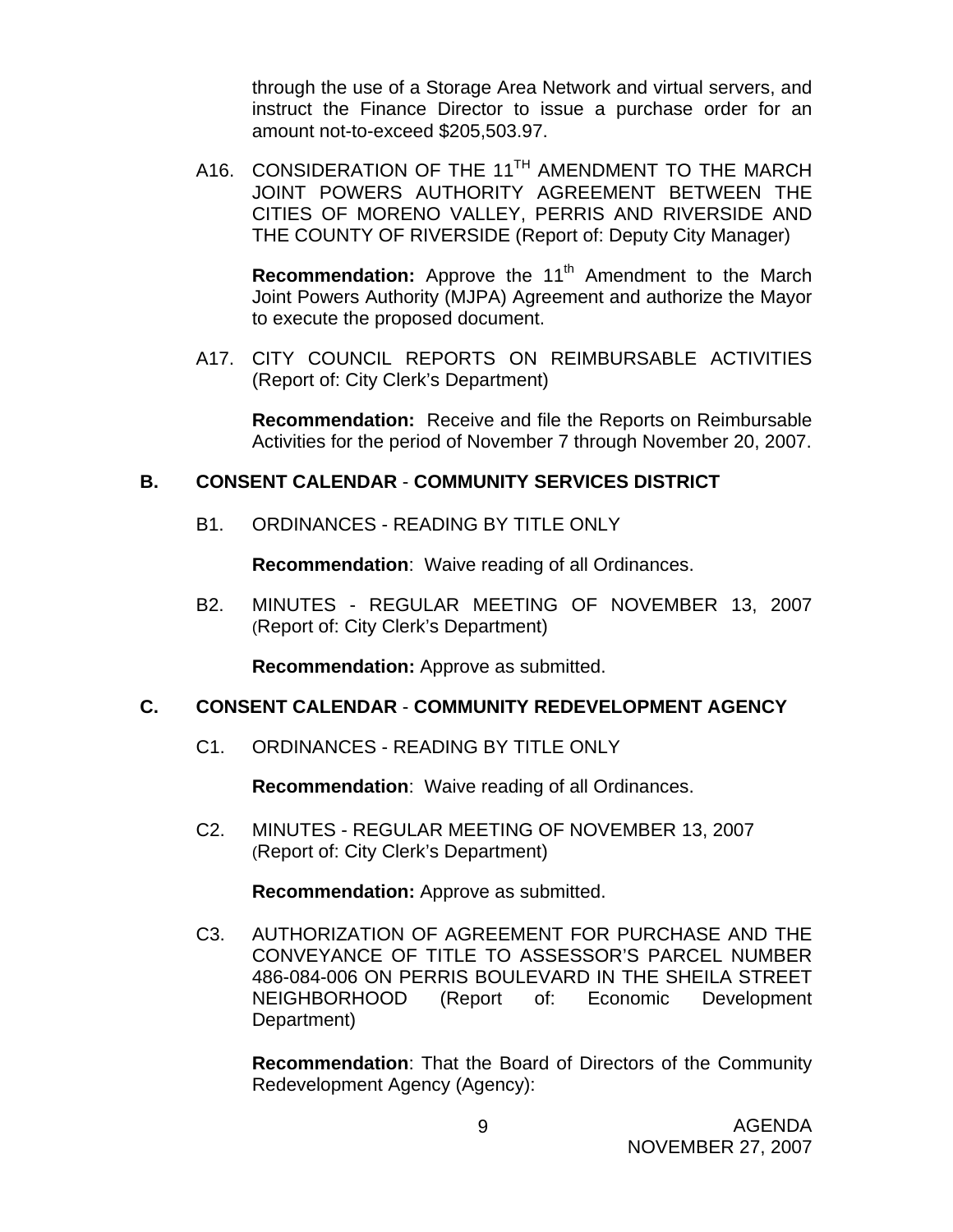- 1. Authorize the Agency Executive Director to execute the Agreement of Purchase and Sale of the above-described parcel;
- 2. Authorize the Agency Executive Director to execute escrow instructions and other documents as may be necessary to convey title to the parcel described above;
- 3. Authorize funding the acquisition from the Redevelopment Agency Housing Set Aside Fund account number 894.84125; and
- 4. Authorize the acceptance of title to the above-described parcel in accordance with the Agreement and direct the City Clerk to certify to the acceptance and place said certification in escrow for recordation with the original grant deed when the escrow is complete.

# **D. CONSENT CALENDAR** - **BOARD OF LIBRARY TRUSTEES**

D1. ORDINANCES - READING BY TITLE ONLY

**Recommendation**: Waive reading of all Ordinances.

D2. MINUTES - REGULAR MEETING OF NOVEMBER 13, 2007 (Report of: City Clerk's Department)

**Recommendation:** Approve as submitted.

# **E. PUBLIC HEARINGS**

E1. PUBLIC HEARING REGARDING MAIL PROCEEDINGS FOR TENTATIVE PARCEL MAP 35066 – BALLOTED ITEM: NATIONAL POLLUTANT DISCHARGE ELIMINATION SYSTEM (NPDES) MAXIMUM RESIDENTIAL REGULATORY RATE; ON THE BORDER RESTAURANT – ASSESSOR PARCEL NUMBER (APN) 291-660-008 – BALLOTED ITEM: NPDES MAXIMUM COMMERCIAL/INDUSTRIAL REGULATORY RATE; PORTILLO'S RESTAURANT – APN 291-650-001 – BALLOTED ITEMS: NPDES MAXIMUM COMMERCIAL/INDUSTRIAL REGULATORY RATE; AND PERRIS ISLE APARTMENTS – APNs 479-070-039, 479-070- 040, 479-070-041, AND 479-070-048 - BALLOTED ITEM: NPDES MAXIMUM COMMERCIAL/INDUSTRIAL REGULATORY RATE AND CSD ZONE M (Report of: Public Works Department)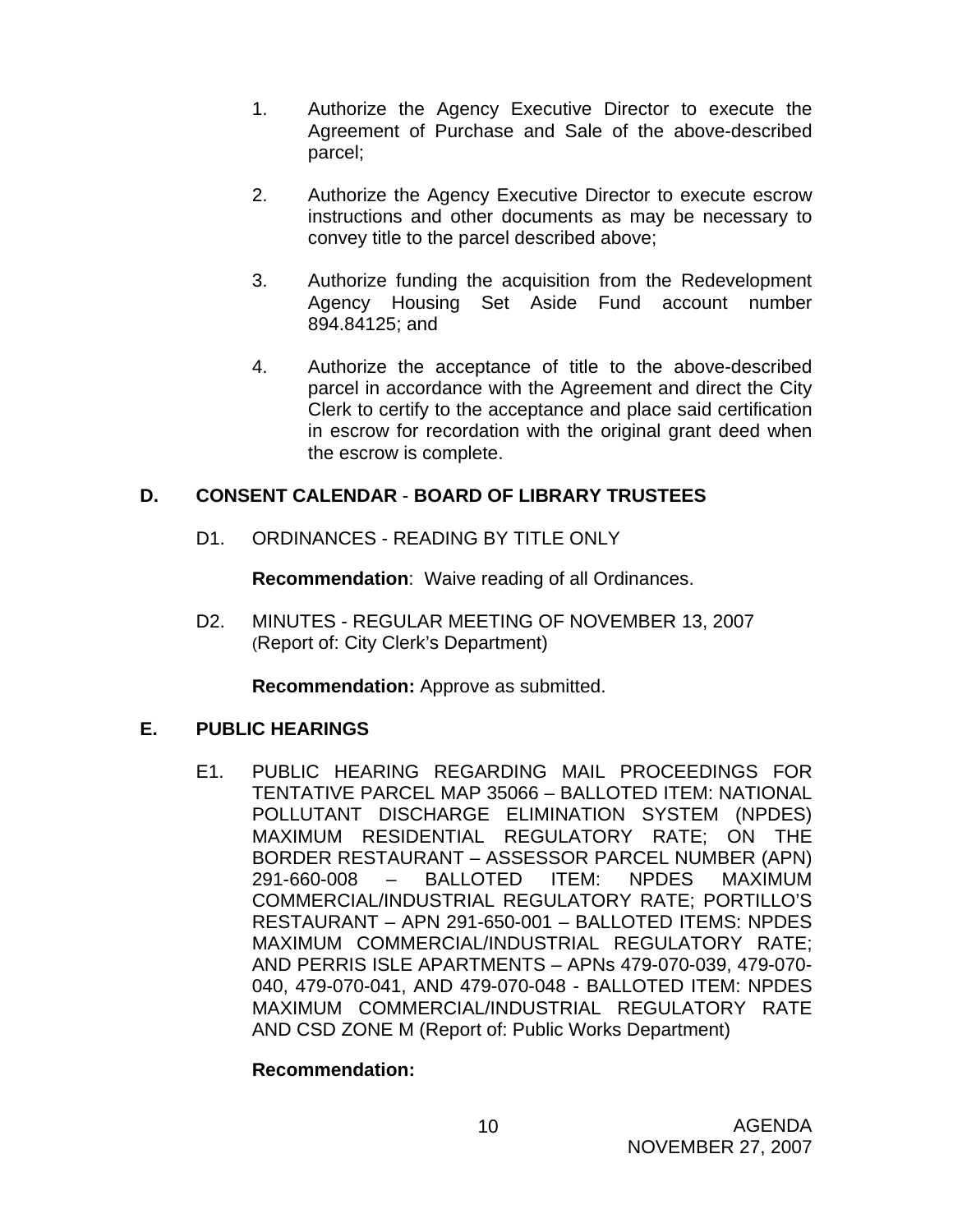- 1. That the Mayor and Members of the City of Moreno Valley City Council after conducting the public hearing:
	- a. Direct the City Clerk to tabulate the National Pollutant Discharge Elimination System (NPDES) ballots for Tentative Parcel Map 35066, On the Border Restaurant Assessor Parcel Number (APN) 291-660- 008, Portillo's Restaurant – APN 291-650-001, and Perris Isle Apartments – APNs 479-070-039, 479- 070-040, 479-070-041, and 479-070-048;
	- b. Verify and accept the results of the mail ballot proceedings as identified on the Official Tally Sheet and APN listing;
	- c. Receive and file with the City Clerk's office the accepted Official Tally Sheet and APN listing; and
	- d. If approved, authorize and impose the NPDES maximum residential regulatory rate to Tentative Parcel Map 35066 and the NPDES maximum commercial/industrial regulatory rate to On the Border Restaurant – APN 291-660-008, Portillo's Restaurant – APN 291-650-001, and Perris Isle Apartments – APNs 479-070-039, 479-070-040, 479-070-041, and 479-070-048.
- 2. That the President and Members of the Board of Directors of the Moreno Valley CSD, after conducting the public hearing:
	- a. Direct the Secretary to the CSD Board to tabulate the CSD Zone M ballot for Perris Isle Apartments – APNs 479-070-039, 479-070-040, 479-070-041, AND 479- 070-048;
	- b. Verify and accept the results of the mail ballot proceedings as identified on the Official Tally Sheet and attached APN listing;
	- c. Receive and file with the City Clerk's office the accepted Official Tally Sheet and APN listing; and
	- d. If approved, authorize and impose the CSD Zone M (Commercial, Industrial, and Multifamily Improved Median Maintenance) annual charge for Perris Isle Apartments - APNs 479-070-039, 479-070-040, 479- 070-041, AND 479-070-048.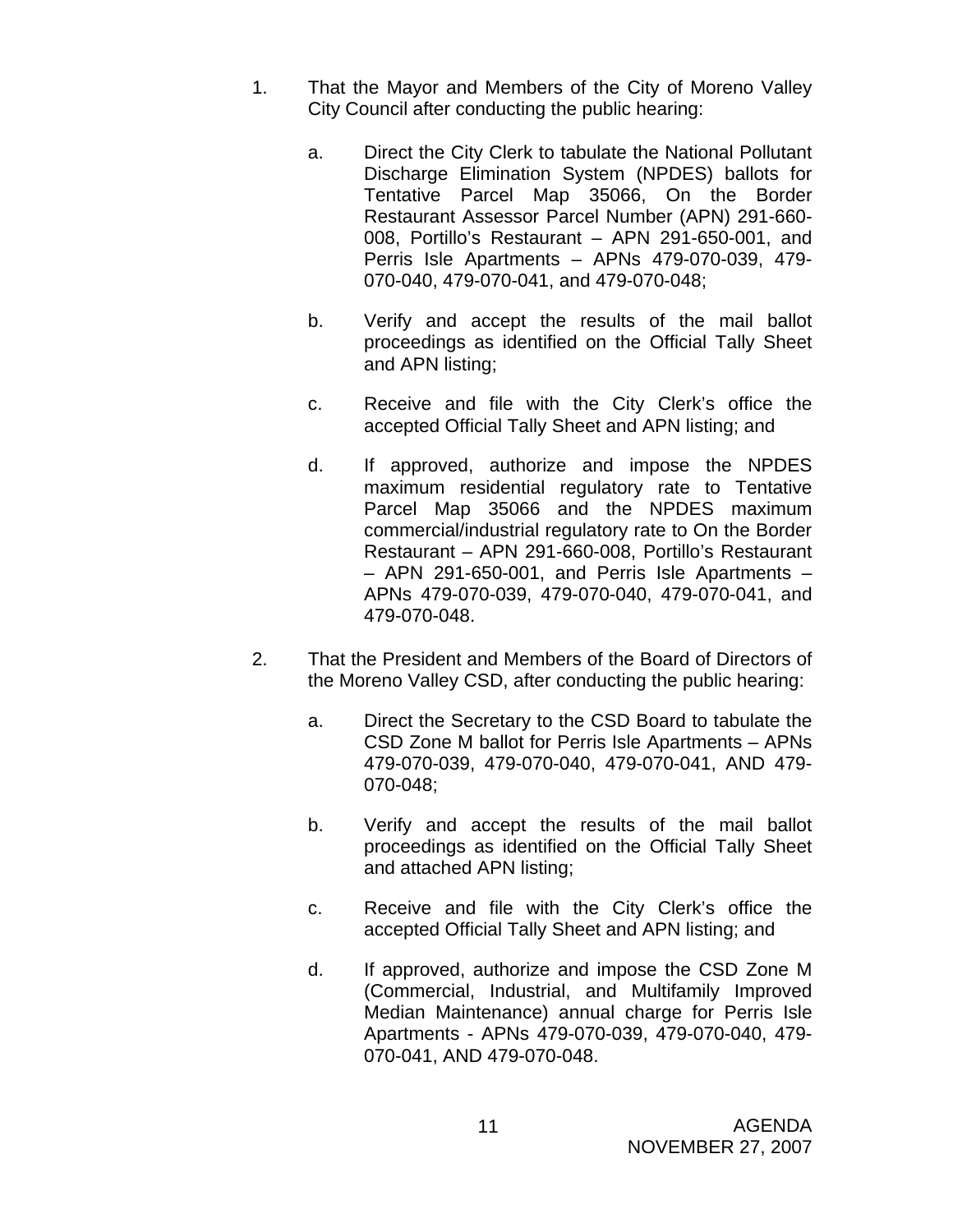#### **F. ITEMS REMOVED FROM CONSENT CALENDARS FOR DISCUSSION OR SEPARATE ACTION**

# **G. REPORTS**

 G1. DECLARING THE INTENT TO ANNEX ASSESSOR PARCEL NUMBER (APN) 297-170-005 INTO COMMUNITY FACILITIES DISTRICT NO. 4 – INFRASTRUCTURE (Report of: Public Works Department)

**Recommendation:** That the City Council, acting in its capacity as the legislative body of Community Facilities District (CFD) No. 4 - Infrastructure:

1. Approve and adopt Resolution No. 2007-134; a Resolution of the City Council of the City of Moreno Valley, California, acting in its capacity as the legislative body of Community Facilities District No. 4 - Infrastructure, adopting an annexation map showing territory proposed to be annexed to such Community Facilities District; and

Resolution No. 2007 -134

A Resolution of the City Council of the City of Moreno Valley, California, Acting in its Capacity as the Legislative Body of Community Facilities District No. 4- Infrastructure, Adopting an Annexation Map Showing Territory Proposed to be Annexed to Such Community Facilities District

2. Approve and adopt Resolution No. 2007-135; a Resolution of the City Council of the City of Moreno Valley, California, acting in its capacity as the legislative body of Community Facilities District No. 4 - Infrastructure, declaring its intention to authorize the annexation of territory to such Community Facilities District.

Resolution No. 2007 -135

A Resolution of the City Council of the City of Moreno Valley, California, Acting in its Capacity as the Legislative Body of Community Facilities District No. 4- Infrastructure, Declaring its Intention to Authorize the Annexation of Territory to Such Community Facilities District

G2. APPOINTMENT TO THE LIBRARY COMMISSION (Report of: City Clerk's Department)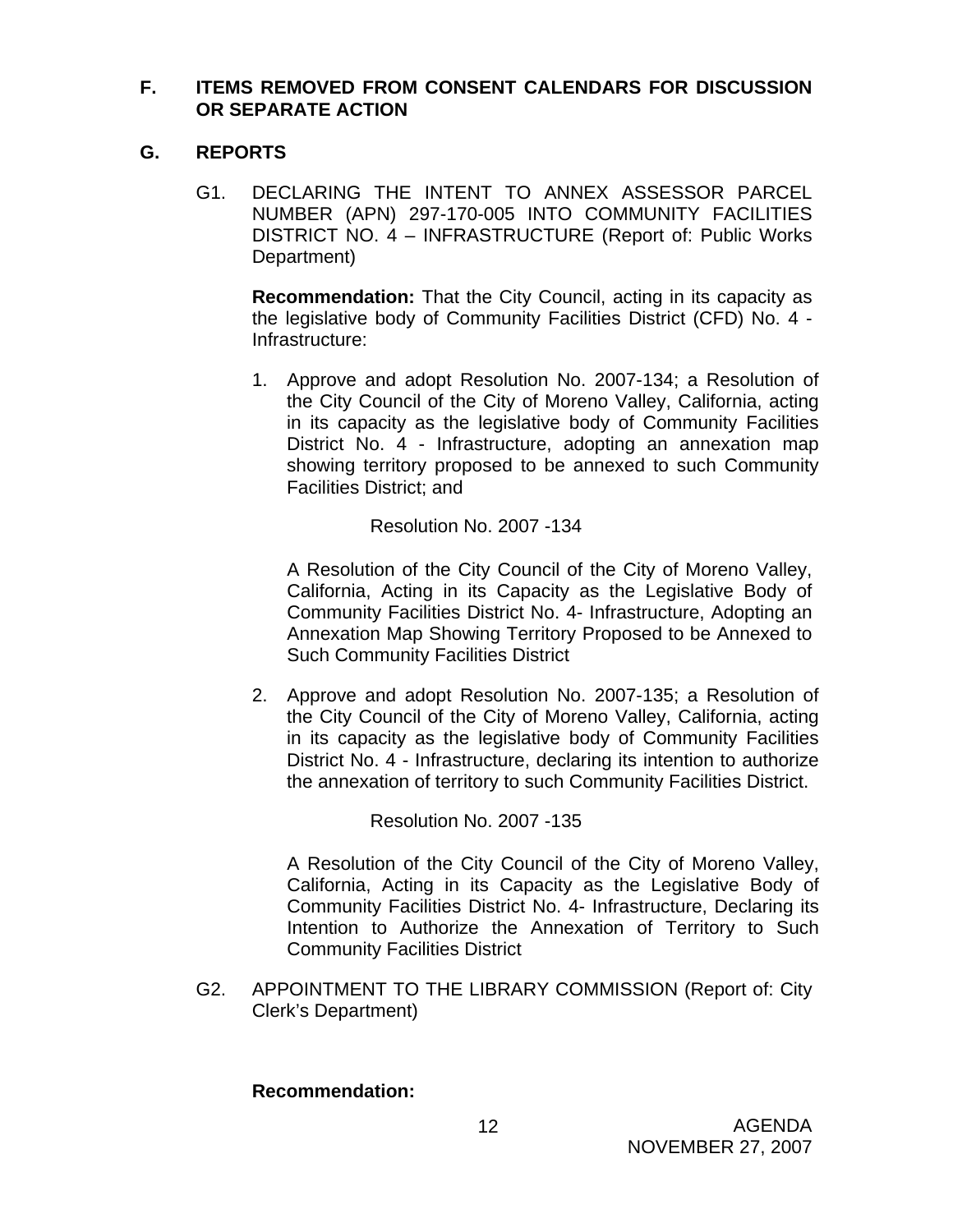- 1. Appoint Martha Brantley Jackson to the Library Commission for a term expiring June 30, 2010; or
- 2. If appointment is not made, declare the position vacant and authorize the City Clerk to re-notice the position as vacant.
- G3. PROPOSED FILM PERMIT ORDINANCE AMENDING TITLE 5 OF THE MORENO VALLEY MUNICIPAL CODE , ADDING THERETO A NEW CHAPTER 5.24 ESTABLISHING REGULATION FOR FILMING PERMITS; AND

 PROPOSED RESOLUTION APPROVING RULES AND REGULATIONS GOVERNING THE FORM, TIME, AND LOCATION OF FILM ACTIVITY SET FORTH IN THE CITY OF MORENO VALLEY (Report of: Assistant to the City Manager)

**Recommendation:** That the City Council:

1. Introduce Ordinance No. 761 Amending Title 5 of the Moreno Valley Municipal Code, Adding Thereto a New Chapter 5.24 Establishing Regulations for Filming Permits; and

Ordinance No. 761

An Ordinance of the City Council of the City of Moreno Valley, California, Amending Title 5 of the City of Moreno Valley Municipal Code, by Adding Thereto a New Chapter 5.24 Establishing Regulations for Filming Permits

2. Adopt Resolution No. 2007-136 Approving Rules and Regulations Governing the Form, Time, and Location of Film Activity Set Forth in the City of Moreno Valley.

Resolution No. 2007-136

A Resolution of the City Council of the City of Moreno Valley, California, Establishing Rules and Regulations Governing the Form, Time, and Location of Film Activity

G4. 2007 COMMUNITY SATISFACTION SURVEY (Report of: Assistant to the City Manager)

**Recommendation:** That the City Council receive the report on the 2007 Community Satisfaction survey and provide direction to staff.

G5. CITY MANAGER'S REPORT (Informational Oral Presentation – not for Council action)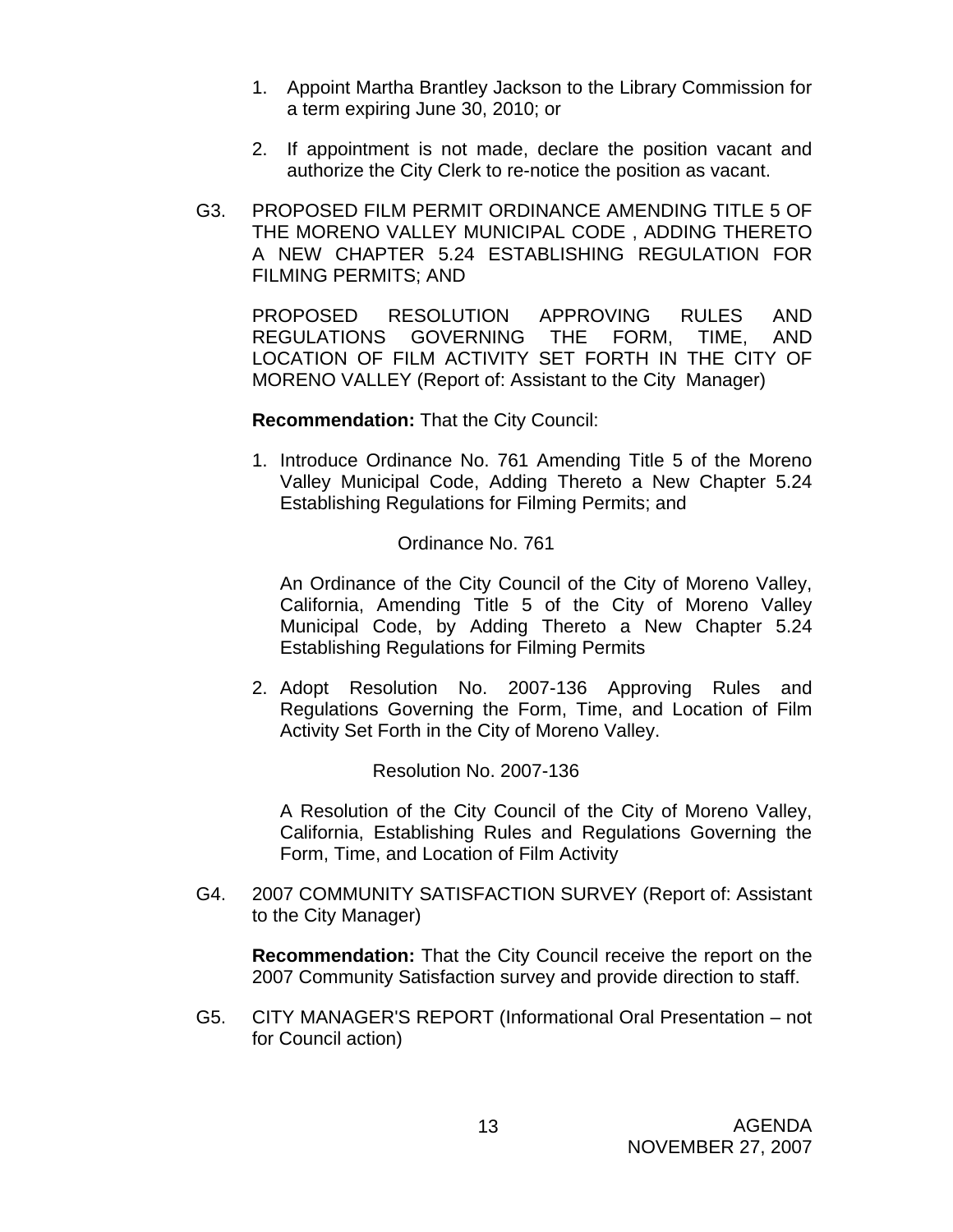## **H. LEGISLATIVE ACTIONS**

#### ORDINANCES - 1ST READING AND INTRODUCTION

H1. ORDINANCE AMENDING SECTION 12.36.010 OF THE CITY OF MORENO VALLEY MUNICIPAL CODE RELATING TO THE DESIGNATION OF TRUCK ROUTES (Report of: Public Works Department)

**Recommendation:** That the City Council introduce Ordinance No. 760; amending Section 12.36.010 of Chapter 12.36 of Title 12 of the Municipal Code to include Heacock Street from Cactus Avenue to San Michele Road as a designated "Truck Route".

#### Ordinance No.760

An Ordinance of the City Council of the City of Moreno Valley Amending Section 12.36.010 of Chapter 12.36 of Title 12 of the City of Moreno Valley Municipal Code, Revising the Designation of Truck Routes.

ORDINANCES - 2ND READING AND ADOPTION

H2. ORDINANCE NO. CSD 53 - AN ORDINANCE OF THE MORENO VALLEY COMMUNITY SERVICES DISTRICT OF THE CITY OF MORENO VALLEY, CALIFORNIA, ESTABLISHING REVISED FEES FOR RECREATIONAL ACTIVITIES, PARKS, THE USE OF THE TOWNGATE COMMUNITY CENTER, THE USE OF THE VALLEY SKATE PARK, THE USE OF THE MORENO VALLEY SENIOR COMMUNITY CENTER, THE MORENO VALLEY CONFERENCE AND RECREATION CENTER, THE EQUESTRIAN PARK AND NATURE CENTER, THE USE OF THE MOBILE STAGE UNIT, AND RESCINDING CERTAIN PRIOR ENACTMENTS (RECEIVED FIRST READING AND INTRODUCTION ON NOVEMBER 13, 2007 BY A 5-0 VOTE, AS AMENDED)

**Recommendation:** Adopt Ordinance No. CSD 53.

#### Ordinance No. CSD 53

An Ordinance of the Moreno Valley Community Services District of the City of Moreno Valley, California, Establishing Revised Fees for Recreational Activities, Parks, the Use of the TownGate Community Center, the Use of the Valley Skate Park, the Use of the Moreno Valley Senior Community Center, the Moreno Valley Conference and Recreation Center, the Equestrian Park and Nature Center, the Use of the Mobile Stage Unit, and Rescinding Certain Prior Enactments.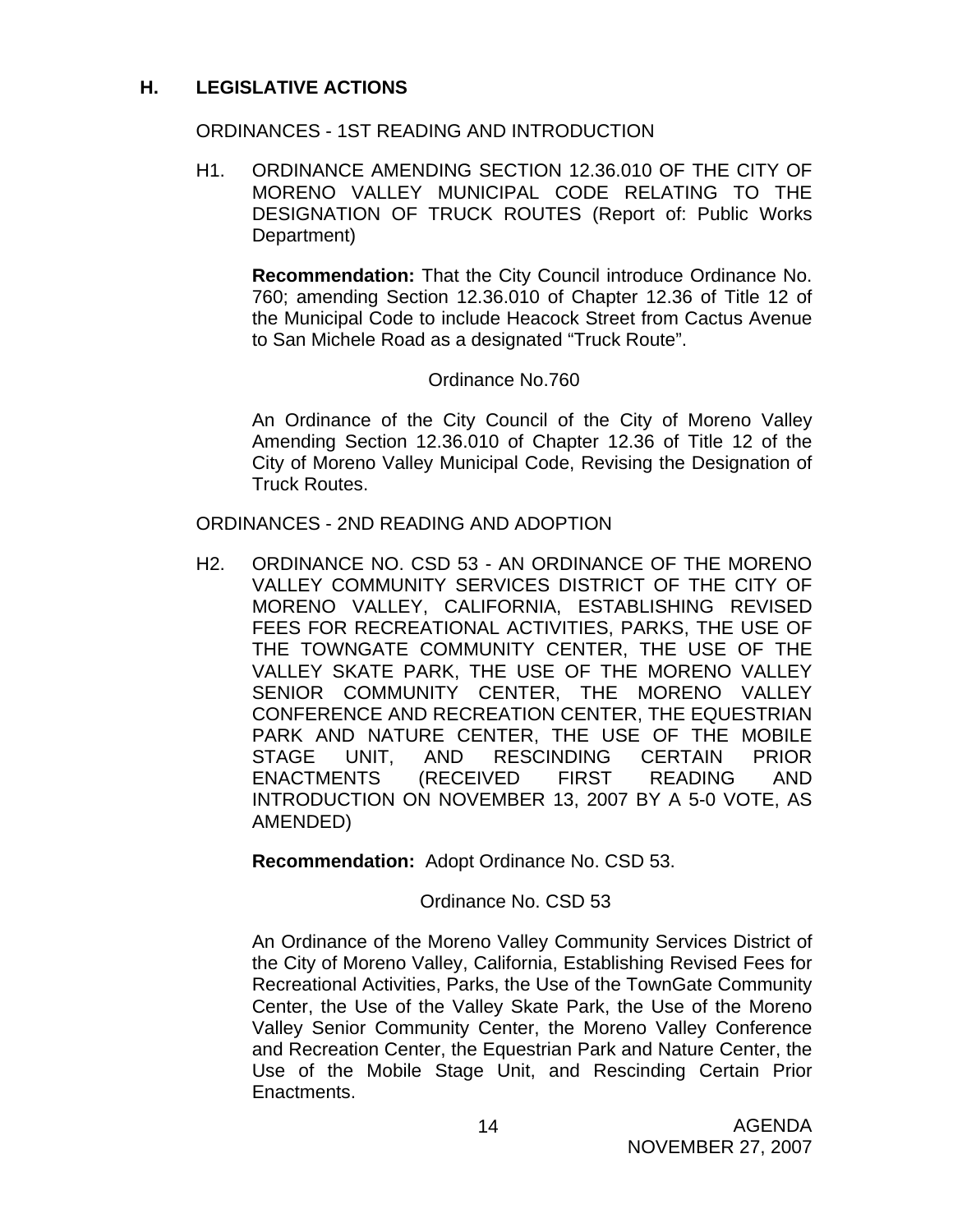H3. ORDINANCE NO. 758 - AN ORDINANCE OF THE CITY COUNCIL OF THE CITY OF MORENO VALLEY, AMENDING SECTION 12.20.020 OF CHAPTER 12.20 OF THE CITY OF MORENO VALLEY MUNICIPAL CODE RELATING TO A PRIMA FACIE SPEED LIMIT FOR CERTAIN STREETS (RECEIVED FIRST READING AND INTRODUCTION ON NOVEMBER 13, 2007 BY A 5-0 VOTE)

**Recommendation:** Adopt Ordinance No. 758.

Ordinance No. 758

An Ordinance of the City Council of the City of Moreno Valley, amending Section 12.20.020 of Chapter 12.20 of the City of Moreno Valley Municipal Code Relating to a Prima Facie Speed Limit for Certain Streets

H4. ORDINANCE NO. 759 - AN ORDINANCE OF THE CITY COUNCIL OF THE CITY OF MORENO VALLEY, CALIFORNIA, AMENDING TITLES 8, 9, 10 AND 11 OF THE CITY OF MORENO VALLEY MUNICIPAL CODE BY AMENDING CHAPTERS 8.14, 8.20, 8.21, 8.22, 8.24, 8.26, 8.28, 8.36, 8.60, 9.08, 9.09, 9.10, 9.12, 9.15, 10.02, 11.06 AND 11.20, ADOPTING, AS MODIFIED, THE CALIFORNIA BUILDING STANDARDS CODE, CALIFORNIA CODE OF REGULATIONS, TITLE 24: INCORPORATING THE 2006 INTERNATIONAL BUILDING CODE, THE 2006 UNIFORM MECHANICAL CODE, THE 2006 UNIFORM PLUMBING CODE, THE 2006 INTERNATIONAL FIRE CODE EXCLUDING APPENDIX D, AND THE 2005 NATIONAL ELECTRICAL CODE; AND ADOPTING OTHER REGULATIONS RELATING TO BUILDING AND FIRE PREVENTION REQUIREMENTS; AND FURTHER AMENDING TITLE 8 BY DELETING CHAPTERS 8.16, 8.18 AND 8.38 (RECEIVED FIRST READING AND INTRODUCTION ON NOVEMBER 13, 2007 BY A 5-0 VOTE)

**Recommendation:** Adopt Ordinance No. 759

Ordinance No. 759

 An Ordinance of the City Council of the City of Moreno Valley, California, Amending Titles 8, 9, 10 and 11 of the City of Moreno Valley Municipal Code by Amending Chapters 8.14, 8.20, 8.21, 8.22, 8.24, 8.26, 8.28, 8.36, 8.60, 9.08, 9.09, 9.10, 9.12, 9.15, 10.02, 11.06 and 11.20, Adopting, as Modified, the California Building Standards Code, California Code of Regulations, Title 24: Incorporating the 2006 International Building Code, the 2006 Uniform Mechanical Code, the 2006 Uniform Plumbing Code, the 2006 International Fire Code Excluding Appendix D, and the 2005 National Electrical Code; and Adopting other Regulations Relating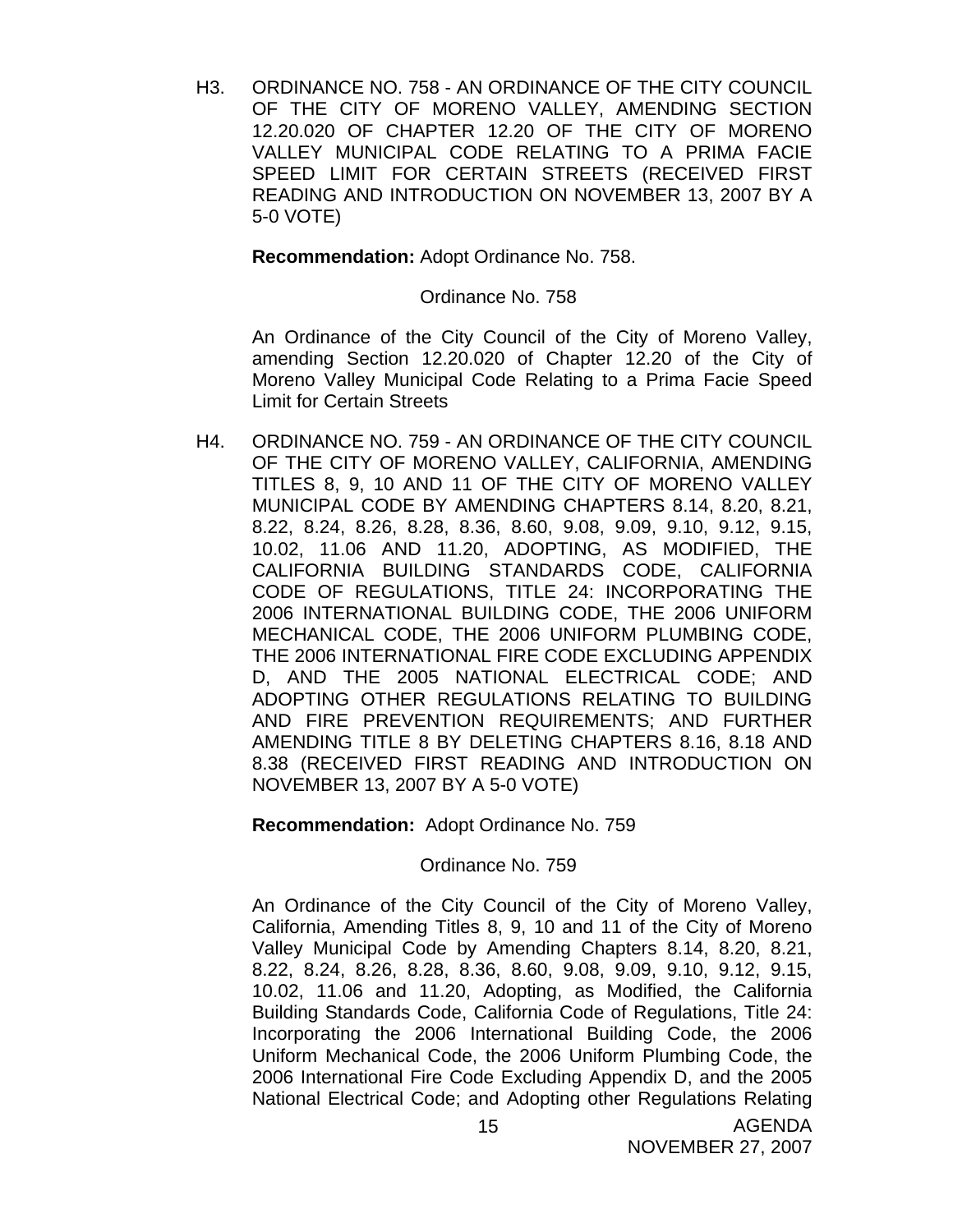to Building and Fire Prevention Requirements; and Further Amending Title 8 by Deleting Chapters 8.16, 8.18 and 8.38.

ORDINANCES - URGENCY ORDINANCES - NONE

RESOLUTIONS

H5. RESOLUTION AMENDING RESOLUTION 2007-43 TO ESTABLISH FEES TO RECOVER THE COSTS FOR FIRE PLAN CHECKS AND FIRE INSPECTIONS ASSOCIATED WITH THE 2007 CALIFORNIA BUILDING CODE STANDARDS. (Report of: Fire Chief)

 **Recommendation:** Adopt Resolution No. 2007-137, amending Resolution 2007-43, to establish fees to recover the costs for fire plan checks and fire inspections associated with the 2007 California Building Code Standards.

Resolution No. 2007-137

A Resolution of the City Council of the City of Moreno Valley, California, Amending Resolution 2007-43 to Establish Fees for Fire Plan Checks and Fire Inspections in Order to Recover the Costs Associated with the 2007 California Building Code Standards

PUBLIC COMMENTS **ON ANY SUBJECT NOT ON THE AGENDA** UNDER THE JURISDICTION OF THE CITY COUNCIL

Those wishing to speak should complete and submit a BLUE speaker slip to the Bailiff. There is a three-minute time limit per person. All remarks and questions shall be addressed to the presiding officer or to the City Council and not to any individual Council member, staff member or other person.

#### **CLOSING COMMENTS AND/OR REPORTS OF THE CITY COUNCIL, COMMUNITY SERVICES DISTRICT, OR COMMUNITY REDEVELOPMENT AGENCY**